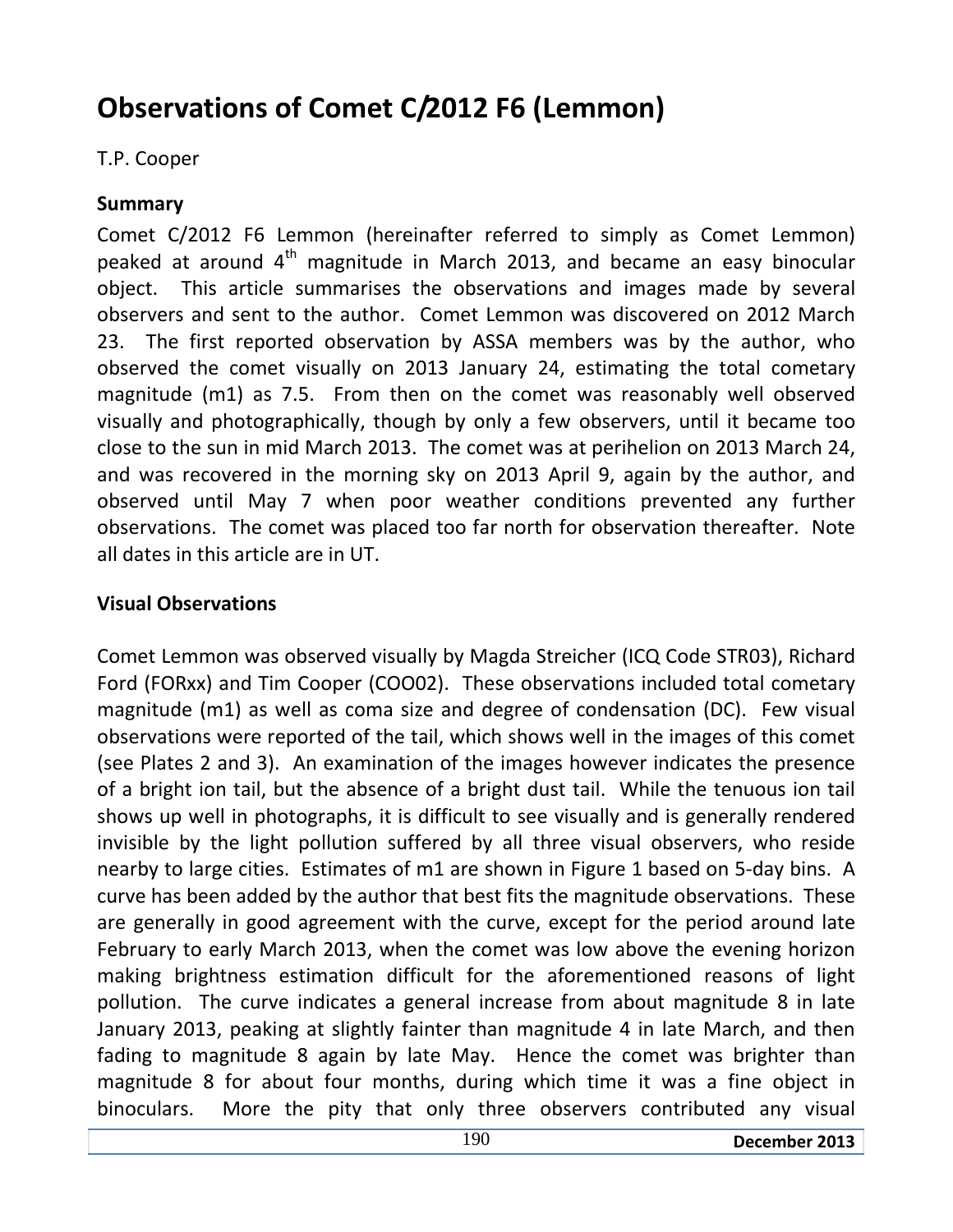observations of this comet. There are also unfortunately too few visual observations to define the brightness parameters according to the standard formula with any accuracy. However, using the combined pre- and post-perihelion observations, I derive the general equation for the brightness behaviour as:

$$
m1 = 5.6 + 5 \log \Delta + 15 \log R
$$

and from which the absolute magnitude of the comet H<sub>0</sub> = 5.6 ( $\Delta$  = R =1au), and the slope factor  $n = 15/2.5 = 6$ . This value of the slope factor is rather atypical of long period comets, which typically have n<4 (Green 1997), but the value has been determined from a rather small arc of the comets orbit. Note  $\Delta$  is the geocentric distance of comet, and R is the heliocentric distance of the comet.

The visual descriptions reported in addition to the aforementioned observations are as follows:

2013 Jan 24.08, in 30cmT, f/10 x117, prominent, stands out from the star background, quite condensed, central coma punctuated by faint star-like point and surrounded by considerable wispy outer coma. Slightly hazy sky and optics dewed by 02h10UT [COO02].

2013 Feb 2.82, in 30cmT, f/10 x95, bright and easy shining with an overwhelming appearance, outer coma is very hazy with a misty and washed-out effect, small very bright core, but not quite star-like, size of the core estimated as 0.8' perhaps slightly uneven in shape. Coma appears to be slightly greenish [STR03].

2013 Feb. 6.81, In 30cmL f/8 x75 coma moderately condensed, looks like an out of focus halo of soft light, measures 11x8'. Blesfontein Guest Farm, Sutherland, crystal clear sky, stars magnitude 6 and fainter visible to NE [FORxx].

2013 Feb 7.79, in 30cmL x75, hint of tail visible. Coma moderately condensed, DC=5. Blesfontein, Sutherland [FORxx].

2013 Feb 9.80, in 5.0B x10, coma more condensed, DC=7, fine details discernible in outer coma. In 30cmL x75, spurious outer coma, suddenly bright towards the centre, elongated, size 11x8'. Blesfontein, Sutherland [FORxx].

2013 Feb 15.78, outer coma considerably brighter and coma more condensed, DC=7, with bright stellar point in centre, tail visible but very difficult to discern. Perdeberg, Cape, fainter parts of the Milky Way barely visible, slight haze limited to the horizon did not interfere [FORxx].

2013 Feb 16.81, coma appears more condensed in 5.0B x10, DC=7. In 30cmL x75 outer coma very much brighter, oval shaped, 12x9', DC=5 with central point almost stellar, tail visible but difficult to discern [FORxx].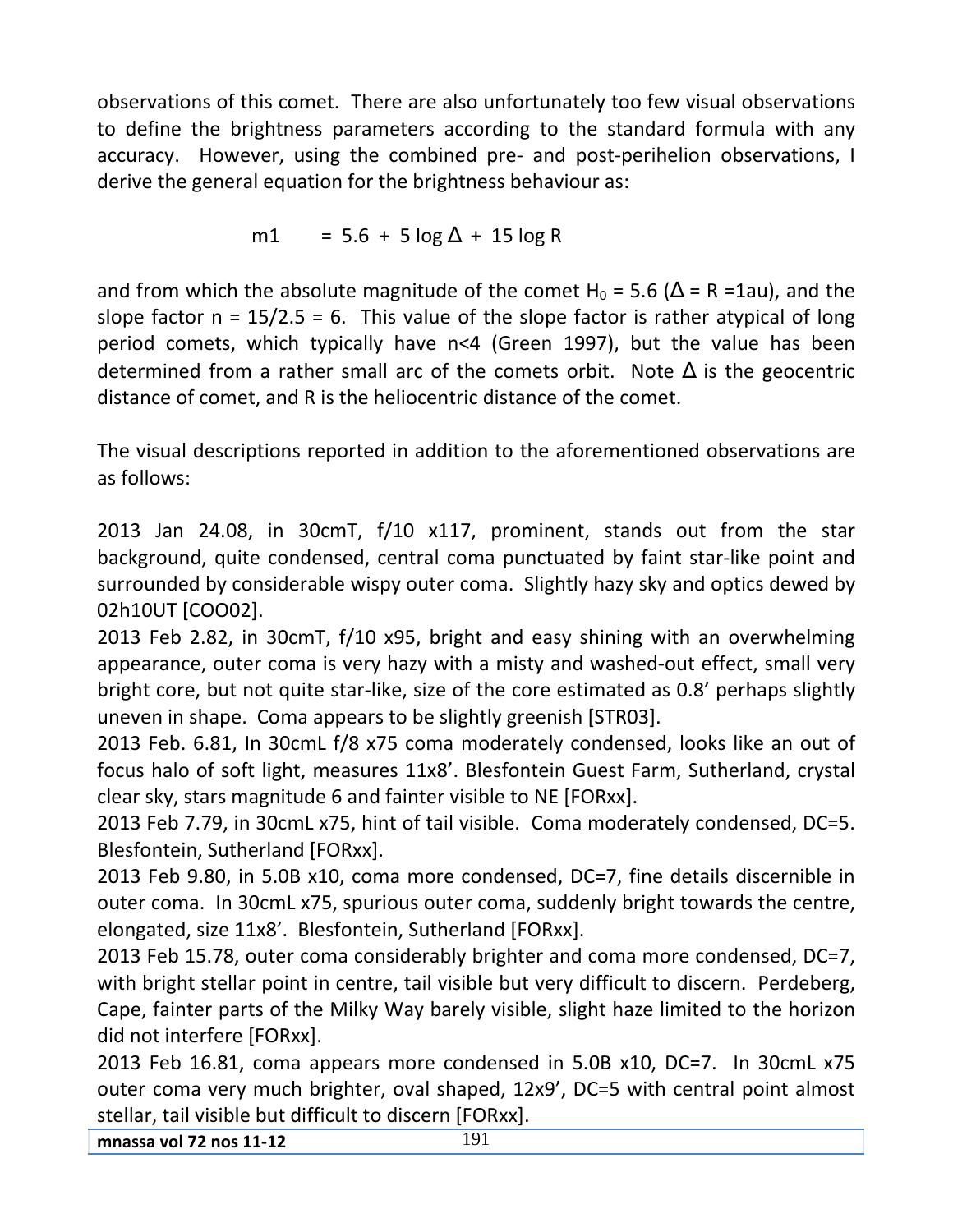2013 Feb 22.75, 5.0B x16, very prominent, stands out from the star background but clearly fainter than NGC 104 (47 Tuc), quite condensed, suddenly bright towards the centre, DC=6, hint of tail visible but difficult in light of bright gibbous moon [COO02].

2013 Mar 4.73, bright aspect and readily discernible despite low altitude of  $16^{\circ}$ though much less conspicuous than 47 Tuc. DC=6/. In 30cmT x117, very bright central coma punctuated by bright central point almost stellar in appearance, surrounded by considerable diffuse glow which fills the field. Poor conditions with a lot of low hazy cloud, especially towards west in the direction of the comet [COO02].

2013 Mar 8.73, becoming difficult in low haze, smaller than previous but appears slightly more condensed, DC=7, no extinction co-efficient applied as comparison stars selected at same altitude as comet [COO02].

2013 Apr 9.14, first observation in early morning after perihelion, comet remains bright and easy despite low altitude, and followed well into bright twilight, remains quite condensed, DC=7 [COO02].

2013 Apr 16.12, still easy in 5.0B x16 despite haze and some cloud after frontal system and heavy dew, and altitude only  $25^\circ$ . Quite condensed, DC=7.

2013 Apr 22.16, slightly less condensed than prev., DC=6, and smaller, 3.3' versus 4'. In 30cmT x117 very bright central condensation surrounded by conspicuous outer coma and slight hint of bright point in the centre [COO02].

2013 May 3.15, noticeably smaller (2.5') and fainter but still very evident, DC=6 [COO02].

2013 May 5.15, readily visible as a well-defined circular smudge, DC=6, appears larger than prev., ~6', but conditions also excellent with clear sky after passage of cold front, and no lights due to general power failure(!), and despite nearby 23% moon. A very satisfying observation [COO02].

2013 May 7.15, appears slightly brighter than prev., coma diameter 5.5', DC=6/, slight hint of tail visible in position angle (p.a.) 280°. Crescent moon nearby. Last observation [COO02].

### **Images**

Photographic images were submitted by Kos Coronaios, Auke Slotegraaf and Mauritz Geyser. A selection of the images and cometary data derived from them by the author is given as follows:

Plate 1 is the first image received from Kos Coronaios, taken on 2013 Jan 30.77, when the comet was around visual magnitude 7, and circumpolar located in Chameleon. He used a 300mm lens on a Canon 60D camera set at ISO1600, 30 second exposures, stacking nineteen exposures to arrive at the final image. The three bright stars,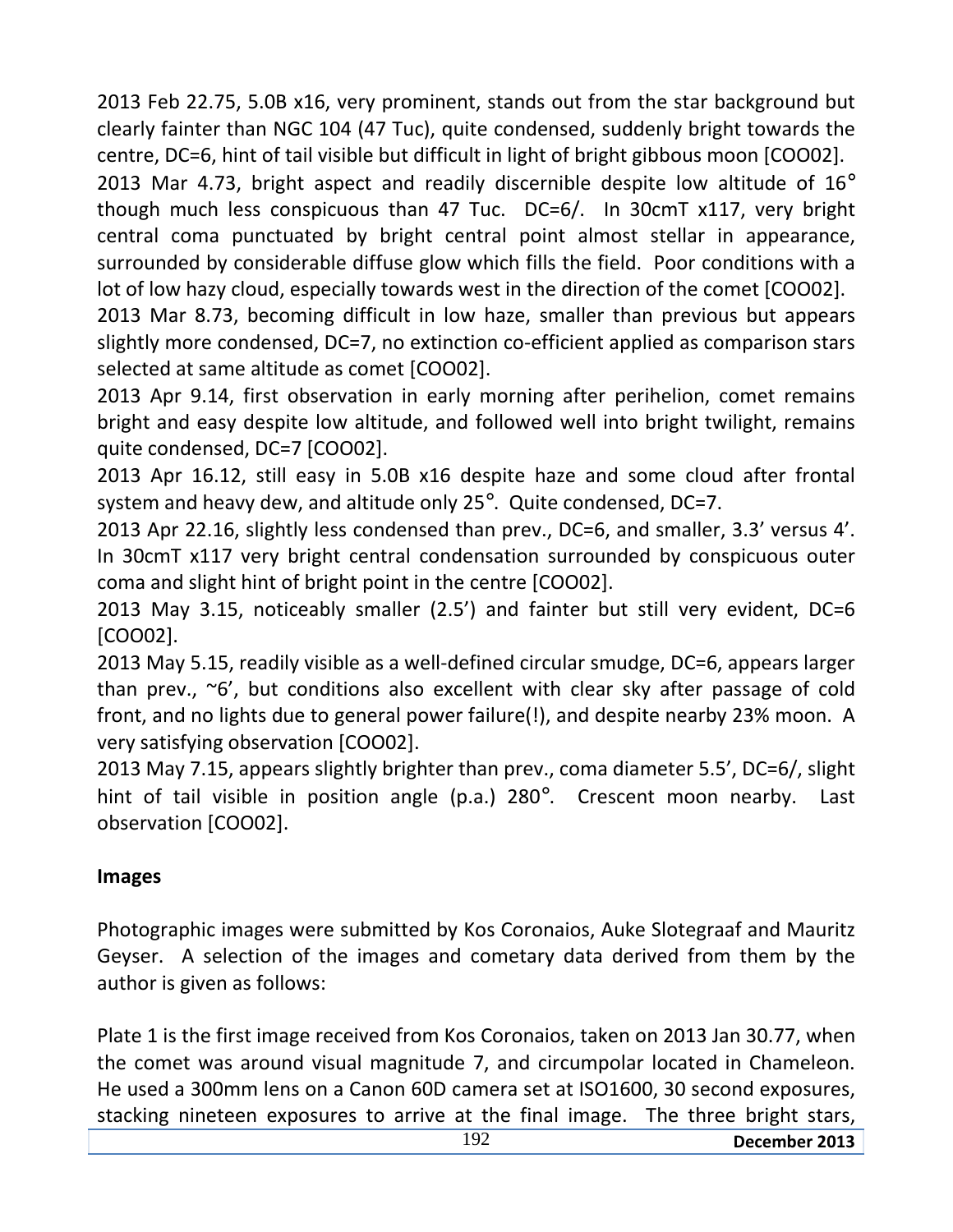starting just below the comet and moving clockwise are SAO257025 (mag 7.1), SAO257019 (mag 5.8) and SAO257011 (mag 6.4). Closer examination of the original image shows a faint extension in position angle (p.a.) 308°, probably the early development of the tail. This p.a. is consistent with the anti-solar vector of 300° on this date. The original image shows clearly the green colour characteristic of fluorescence of diatomic carbon  $(C_2)$  at a wavelength of 516.5nm, the so-called Swan Band.

Plate 2 is another image from Kos Coronaios, taken on 2013 Feb 17.75, ten 30 second exposures with the same camera set-up as Plate 1, but at prime focus of a 20cmT f/10 telescope. The image is oriented north towards the right, with east at the top. The comet was then about visual magnitude 6, having brightened one full magnitude in the eighteen days since Plate 1 was taken. More evident is the development of the ion tail, which I measure as 1.1° in length in p.a. 151°. Close inspection shows the ion tail to be split into two separate streams outward of 24' from the centre of the coma. The brightest star to the lower left of the comet is magnitude 6.9 SAO255567. The bright globular cluster 47 Tucanae is located just outside the frame at upper left, only 5° from the comet.

Plate 3 was taken by Mauritz Geyser on 2013 Mar 1.81, using a Canon EOS Rebel T1i (500D) camera set at ISO400, Sigma 70-300mm APO DG f/5.6 lens set at 300mm focal length. The final image is the combination of 3 one minute exposures, with the comet now about magnitude 5. North is to the right and east is at the top. From his image I measure the tail length as  $1.3^\circ$  in p.a. 156°. The tail is quite sharp for the first 10' where it appears twisted and broadens from here outwards. The green colour is again very evident.

Plate 4 was taken by Mauritz Geyser on 2013 Mar 9.77 to 9.79, using a Canon EOS 500D camera at prime focus of a 20cm f4.9 Newtonian (focal length 1000mm), and is a composite of 35 thirty second images at ISO1600. The resulting image was processed by applying an unsharp mask to bring out fine details in the tail. I measure the overall tail length as 0.6° in p.a. 162°, but several other sharp features are visible apart from this main tail.

Kos Coronaios was also able to secure a final image of the comet in the early morning sky after perihelion, on 2013 Apr 16. From his image I was able to determine a tail length of 0.5° in p.a. 222°.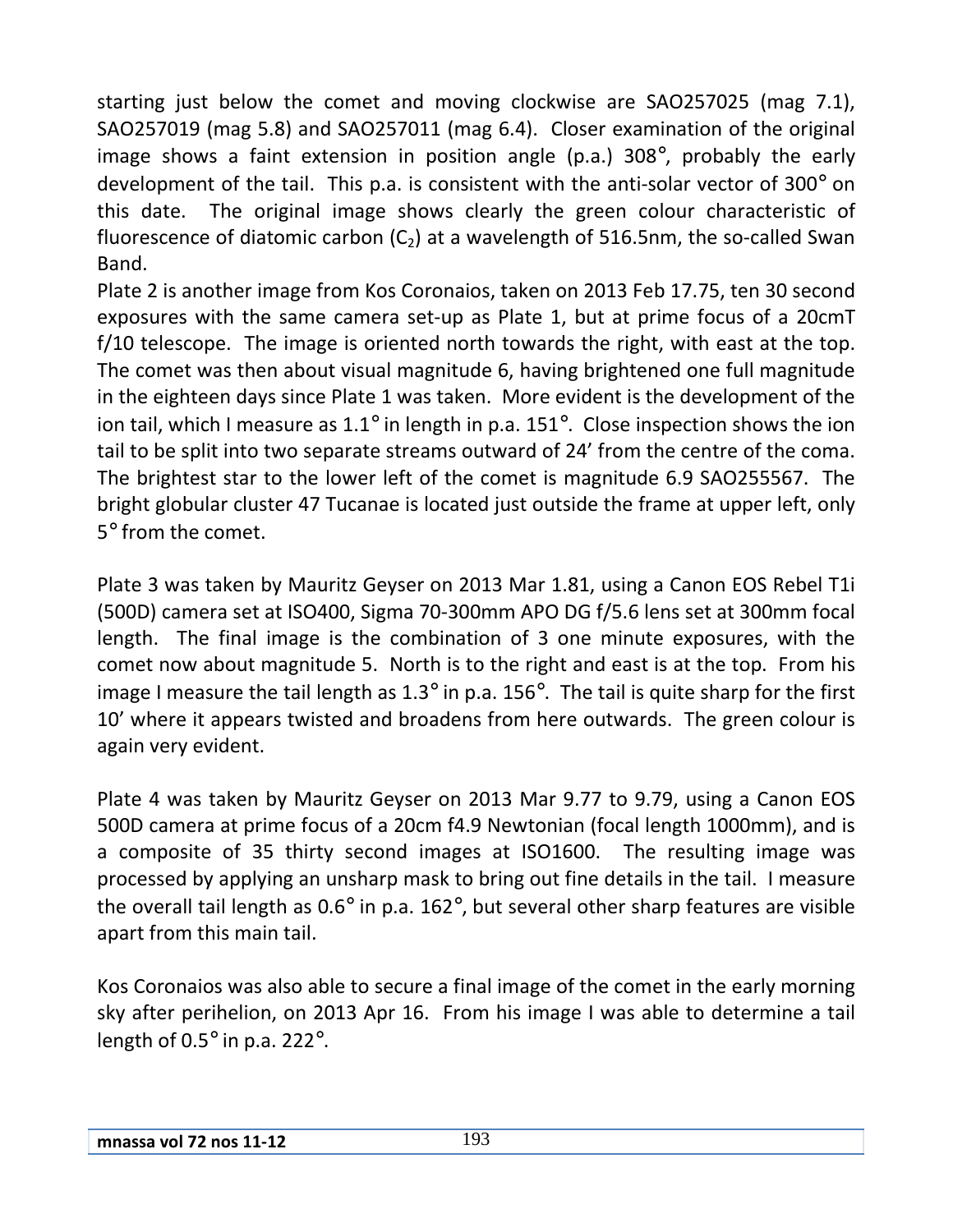Auke Slotegraaf used his image taken on 2013 Jan 26.09 to determine the brightness by aperture photometry. He used the 2-circle aperture photometry routine in IRIS to compare the brightness of the comet with globular clusters NGC 4833 and 4372. Using the V magnitudes for the clusters from Harris's list (7.8 and 9.8 respectively) he arrived at a magnitude of 7.5 for the comet, almost in exact agreement with the total magnitude at that date in Figure 1.

#### **References**

Green 1997, D.W, in Guide to Observing Comets, published as a Special Edition of the ICQ, p3





**Fig. 1. Light curve of Comet Lemmon from visual taken on January 30. Observations.** 

**Plate 1. Image by Kos Coronaios**



**Plate 2. Image by Kos Coronaios taken on February 17.** 



**Plate 3. Image by Mauritz Geyser taken on March 1.**